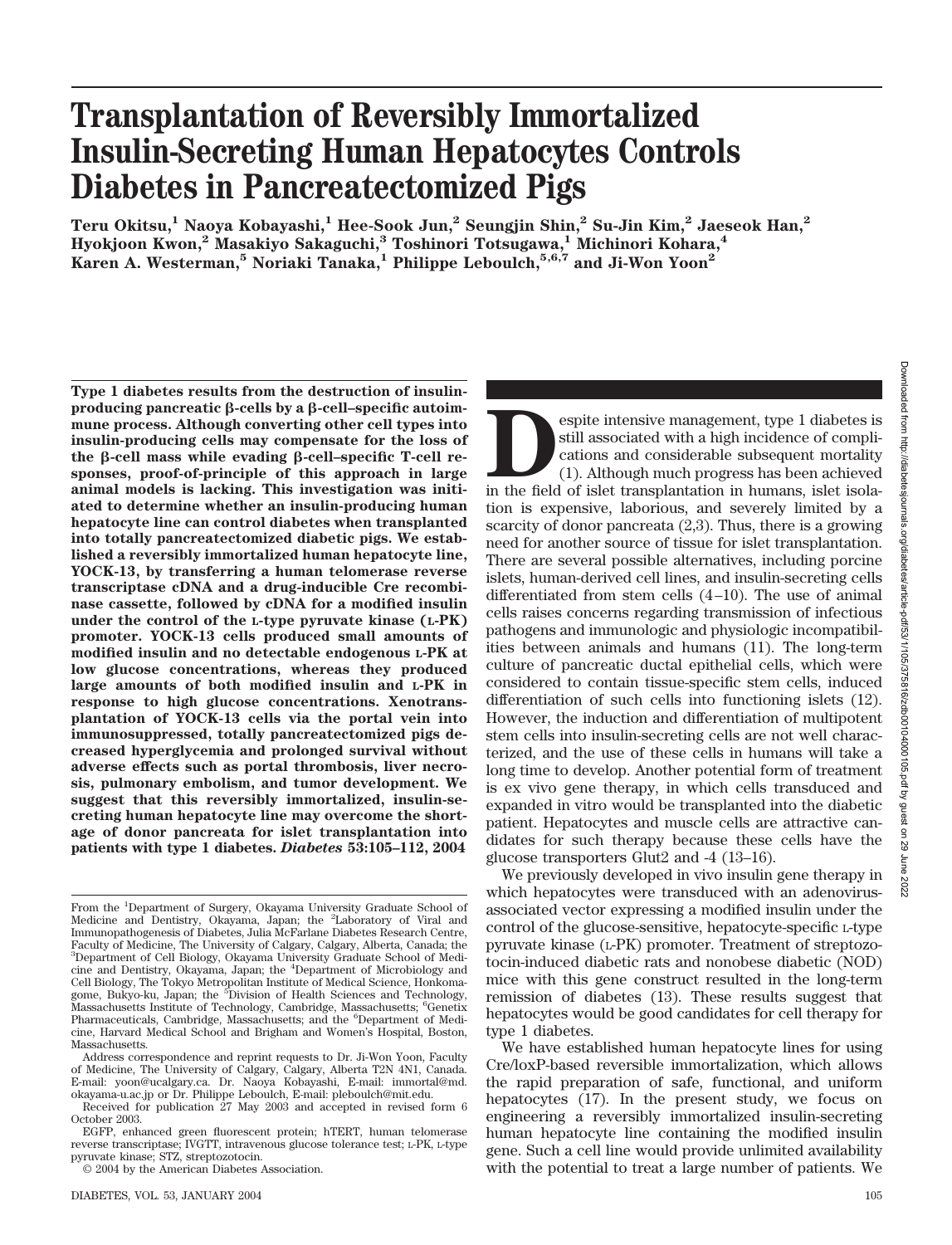present here Cre/loxP-based amplification of insulin-secreting human hepatocytes in vitro by retroviral transfer of human telomerase reverse transcriptase (hTERT) cDNA, which confers immortality (18); insertion of a drug-inducible Cre recombinase cassette (MerCreMer), which allows later excision of the hTERT gene (19); and introduction of modified insulin cDNA under the control of the hepatocyte-specific L-PK promoter. Multiple injection of the resultant YOCK-13 cells via the portal vein significantly prolonged the survival and lowered blood glucose of diabetic pigs previously undergoing total pancreatectomy.

#### **RESEARCH DESIGN AND METHODS**

**Generation of the YOCK-13 cell line.** The YOCK-13 cell line was derived from the reversibly immortalized human hepatocyte line TTNT-16-3. Briefly, human hepatocytes were transduced with a recombinant retroviral vector (SSR#197) (20) containing cDNAs expressing hTERT, for immortalization, and enhanced green fluorescent protein (EGFP), for a selection marker, flanked by a pair of recombination target loxPs. Two days after three rounds of SSR#197 transduction, cells were sorted using a FACSCalibur system (BD Biosciences Immunocytochemistry Systems, San Jose, CA) for recovering EGFP-positive cell populations. One of the EGFP-positive immortalized clones, TTNT-16, was selected on the basis of its hepatocyte-specific gene expression profile and negative tumorigenesis. Then, cells were transduced with a plasmid encoding a tamoxifen-inducible Cre recombinase fused with paired mutant estrogen receptor ligand–binding domains (MerCreMer) under the control of the CAG promoter (cytomegalovirus IE enhancer, chicken  $\beta$ -actin promoter, and  $\beta$ -globin splicing acceptor) with a puromycin resistance gene. One of the resultant puromycin-resistant clones, TTNT-16-3, grew steadily in tissue culture with serum-free ISE-RPMI medium (21). TTNT-16-3 cells were further transduced with a plasmid vector expressing modified insulin and zeocin resistance genes under the control of the rat L-PK promoter. After transfection, cells were cultured with zeocin-containing ISE-RPMI medium, and zeocin-resistant cells were cloned by limiting dilution. Among 41 clones, 1 clone was selected on the basis of high modified insulin expression assessed by immunofluorescent staining as described below and designated as YOCK-13. YOCK-13 cells were mass cultured using BD Falcon Tufrol RollerBottles (BD Biosciences, Franklin Lakes, NJ).

**Tamoxifen-mediated reversion of immortalization.** To induce Cre/loxP recombination, cells were incubated in 500 nmol/l hydroxytamoxifen (Sigma, St. Louis, MI). EGFP-negative cells were isolated with the high-speed cell sorter Moflo (DakoCytomation, Tokyo, Japan).

**Expression of hTERT and telomerase activity.** Total RNA was isolated from YOCK-13 cells, before or after reversion, using RNAzol (Cinna/BioTecx, Friendswood, TX) in a single-step phenol extraction method. RT-PCR was performed with specific primers in volumes of 50  $\mu$ l containing 2.0  $\mu$ g RT products, as previously described (17). Telomerase activity in YOCK-13 cells was assayed by the PCR-based telomeric repeat amplification protocol (TRAP) using the telomerase detection kit TRAPeze (Serologicals, Norcross, GA) according to the manufacturer's protocol. Cellular extracts from TTNT-16-3 cells were diluted to 100 ng/ml. Two microliters of each cellular extract were subjected to the TRAP assay, loaded on a 10% polyacrylamid gel, and the products visualized by SYBR Green I staining (Molecular Probes, Eugene, OR) as previously described (17).

**Northern blot analysis for endogenous L-PK expression.** Total RNA was isolated as described above from both untreated and hydroxytamoxifentreated YOCK-13 cells cultured in high- and low-glucose medium, respectively. Samples were analyzed by Northern blot with a radiolabeled probe specific for the human L-PK mRNA, as previously described (17).

**Western blot analysis for modified insulin expression.** Western blot analysis of modified insulin expression was performed as previously described (13). Total cell lysates from YOCK-13 cells were prepared, resolved by 12% SDS-PAGE, and transferred onto nitrocellulose membranes (Amersham Biosciences, Piscataway, NJ). The membranes were treated with a rabbit polyclonal IgG antibody against human insulin (DakoCytomation, Tokyo, Japan) followed by a horseradish peroxidase–conjugated mouse monoclonal IgG antibody against rabbit IgG. Human fibroblasts served as a negative cell control. Human  $\beta$ -actin protein served as a protein control.

**Enzyme-linked immunosorbent assay of modified insulin secretion from YOCK-13 cells.** Modified insulin secretion in culture supernatant from YOCK-13 cells in the presence of low or high concentrations of glucose, 60 or 450 mg/dl, respectively, was analyzed by enzyme-linked immunosorbent assay as described previously (13).

**Immunofluorescence analysis of YOCK-13 cells for modified insulin expression.** Hydroxytamoxifen-treated YOCK-13 cells cultured in high- and low-glucose medium, respectively, were analyzed for modified insulin expression by immunofluorescent staining. Rabbit polyclonal IgG antibody against human insulin and fluorescein isothiocyanate–conjugated mouse monoclonal IgG against rabbit IgG (DakoCytomation) were used as primary and secondary antibodies, respectively.

**Mouse experiments.** All procedures performed on animals were approved by the Okayama University Institutional Animal Care and Use Committee and the University of Calgary Animal Care Committee and were within the guidelines for humane care of laboratory animals. Streptozotocin (STZ; Sigma, St. Louis, MI) was administered intraperitoneally to 20-g Balb/c male mice (CLEA Japan, Tokyo, Japan) at a dose of 220 mg/kg. When hyperglycemia occurred and continued for 3 consecutive days, mice underwent transplantation of hydroxytamoxifen-treated YOCK-13 cells into either renal capsules or the peritoneum at a dose of  $1 \times 10^7$  and  $3 \times 10^7$  cells, respectively. Blood glucose levels were measured from tail vein samples using the ACCU-CHEK kit (Roche Diagnostic, Indianapolis, IN) at regular intervals during a 24-h period.

**Pig experiments.** Male Landrace pigs (JA West of Okayama, Okayama, Japan), weighing 10 kg, were used for all of the experimental groups. Ketalar (1.5 ml) (Sankyo, Tokyo, Japan) was injected intramuscularly to induce sedation. An auricular vein was secured to administer 5 mg/kg Isozol (Yoshitomi, Tokyo, Japan), and intravenous administration of 1 mg/kg Musculax (Sankyo) was performed to achieve muscle relaxation. After intubation, pigs underwent total pancreatectomy under general anesthesia induced with Sevoflurane (Dinabott, Tokyo, Japan). For intraportal cell transplantation, a PORT-A CATH catheter (SIMS Deltec, St. Paul, MN) was inserted from the middle portion of the splenic vein and the tip of the catheter manually placed in the portal vein (22). The cell infusion port site of the PORT-A CATH was subcutaneously embedded into the left groin region.

**Intravenous glucose tolerance tests.** For the intravenous glucose tolerance test (IVGTT), an 8-Fr Atom-tube (Hakko, Tokyo, Japan) was inserted from the left jugular vein and a tip of the tube was placed in the superior vena cava of pigs 5 days after total pancreatectomy. A total of 75 g glucose was given, and blood samples were obtained from the Atom-tube at various times after glucose loading. Glucose levels were measured as described previously (13).

**Histopathological examination.** When experimental animals died, autopsy was carefully performed in all pigs. The liver specimens obtained from pigs having received the reverted YOCK-13 cells were prepared with 20% formalin for hematoxylin and eosin staining and cryopreserved with OCT-Tissue TECH compound (R&D Systems, Minneapolis, MN). Sections  $(5 \mu m)$  were prepared for immunofluorescent staining for modified insulin expression by means of a rabbit polyclonal anti-human insulin IgG antibody, as described above. A fluorescence microscope (Axiophot FL; Carl Zeiss, Oberkochen, Germany) was used to visualize the localization of modified insulin.

**Tumorigenicity assay.** To evaluate the potential tumorigenicity of YOCK-13 cells, before and after reversion, 106 cells were inoculated in the right thigh of Balb/c.scid mice. As a control,  $10^6$  PLC/PRF/5 cells (23), derived from a human liver tumor, were transplanted on the opposite side. Injected Balb/c.*scid* mice were observed for at least 3 months.

**Statistical analysis.** Mean values are presented with SDs. A two-tailed Student's  $t$  test was used to calculate the significance of difference in mean values. The Kaplan-Meier method was used to calculate the survival data, and the significance of differences was determined by the Mann-Whitney *U* test. A  $P$  value  $\leq 0.05$  was considered statistically significant.

#### **RESULTS AND DISCUSSION**

We obtained a reversibly immortalized human hepatocyte line by single proviral copy transduction of primary human hepatocytes with a polycistronic murine type-C retroviral vector that expresses both hTERT (18) and EGFP under the transcriptional control of the viral long terminal repeat. We inserted two LoxP sites in direct orientation to flank the hTERT-EGFP cassette ("floxing"), in order to terminate both hTERT and EGFP expression, upon its irreversible excision, when Cre recombinase is subsequently expressed (Fig. 1) (17,24). We then stably transfected the cells with a DNA construct that constitutively expresses a modified Cre recombinase that is only active in the presence of hydroxytamoxifen. This recombinant enzyme is a fusion of the Cre recombinase to paired mutant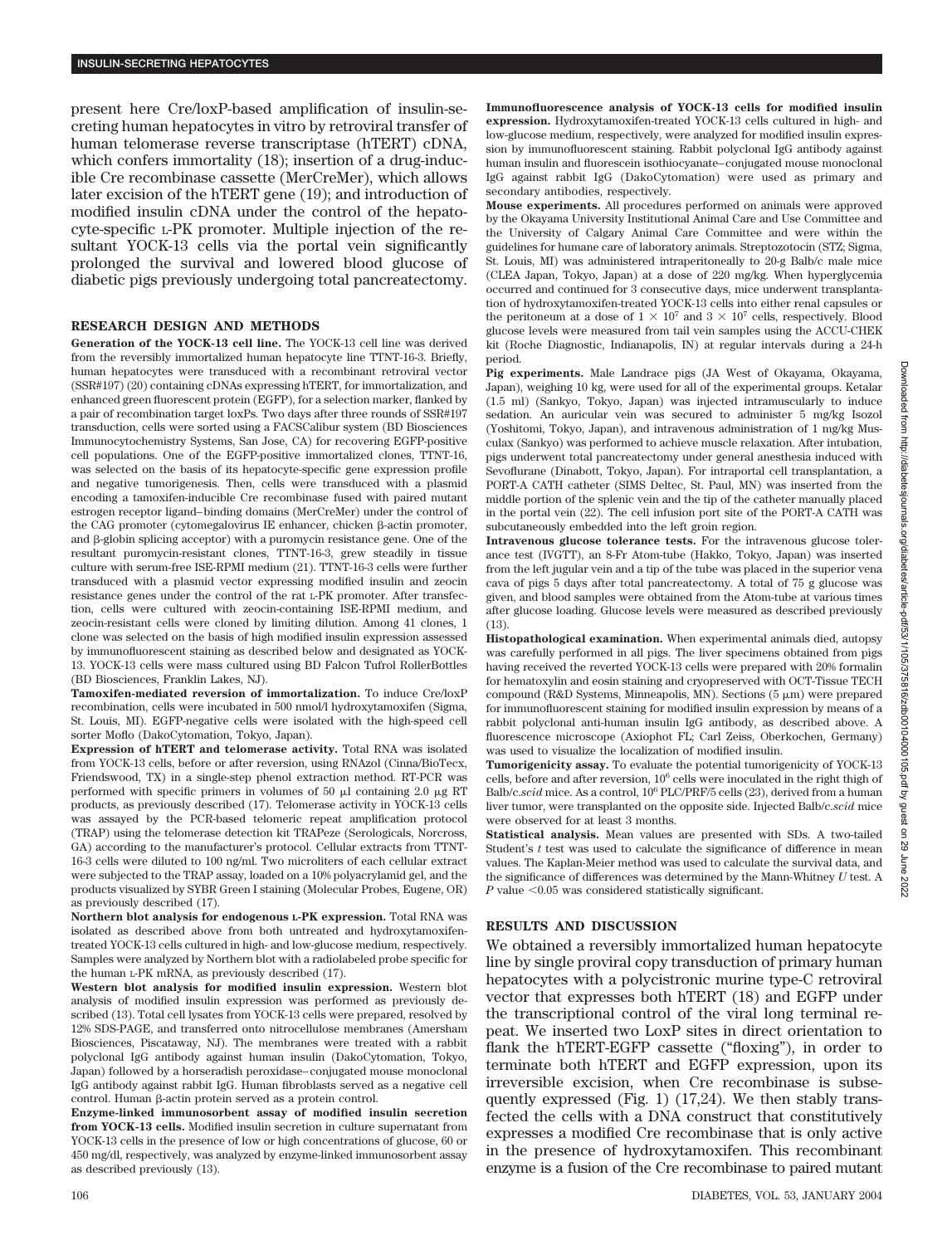

**FIG. 1. Generation of the YOCK-13 cell line and gene expression profiles. Schematic drawings of the stepwise reversible immortalization of human** hepatocytes expressing modified insulin, as described in the text. CAG promoter, cytomegalovirus IE enhancer fused to the chicken  $\beta$ -actin promoter; IRES, internal ribosomal entry site; MoMLV, moloney murine leukemia virus; polyA, rabbit  $\gamma$ -globing polyadenylation signal; **Puromycin R, puromycin resistance gene; Zeocin R, zeocin resistance gene.**

estrogen receptor ligand– binding domains (MerCreMer) (19). The resulting clone obtained after extensive screening is referred to as TTNT-16-3 (Fig. 1). We further engineered the resulting clonal cell line to express a variant of human insulin under the transcriptional control of the glucose-sensitive rat L-PK promoter (13). The insulin variant is a single-chain modified insulin, in which the connecting C-peptide of human preproinsulin was substituted by a short turn-forming heptapeptide, and does not require pancreas-specific enzymatic processing (25) for biological activity. A single cell clone, referred to as YOCK-13, was selected for further studies out of 41 tested on the basis of their in vitro properties (Fig. 1).

YOCK-13 cells proliferated indefinitely in serum-free medium without observable replicative senescence and with an approximate doubling time of 48 h. YOCK-13 cells were uniformly positive for EGFP expression by FACS analysis (Fig. 2*A* and *B*) and displayed morphological characteristics of normal human hepatocytes with a large round nucleus, a few nucleoli, and enriched cytoplasmic granules. YOCK-13 cells expressed markers of hepatocytic differentiation that include albumin, asialoglycoprotein receptor, bilirubin-uridine diphosphate glucronosyl-transferase, cytochrome p450–associated enzyme 3A4, glutamine synthetase, glutathione S-transferase  $\pi$ , and human blood coagulation factor X (data not shown). Approximately 60% of the cells became EGFP negative, as determined by FACS analysis after a 7-day incubation with 500 nmol/l hydroxytamoxifen (Fig. 2*A*). In contrast, there was no change in the proportion of EGFP-positive cells when YOCK-13 cells were treated with 17  $\beta$ -estradiol (Fig. 2*B*), thus indicating the lack of cross-activity between hydroxytamoxifen and other related naturally occurring hormones.

EGFP-negative cells isolated by high-speed cell sorting after hydroxytamoxifen exposure were negative for both expression of hTERT and telomerase activity and remained in the reverted form with excellent viability in culture for  $>1$  month. Tumorigenicity assays in Balb/ c.*scid* mice were negative for both immortalized and reverted cells, whereas tumors developed  $\sim$ 3 weeks after inoculation of a human-transformed human liver cell line (PLC/PRF/5) (23).

To determine whether secretion of modified insulin by reverted YOCK-13 cells is appropriately regulated by glucose levels, we examined the expression of both the endogenous L-PK gene and the L-PK promoter–driven recombinant modified insulin in YOCK-13 cells cultured in the presence of low or high concentrations of glucose in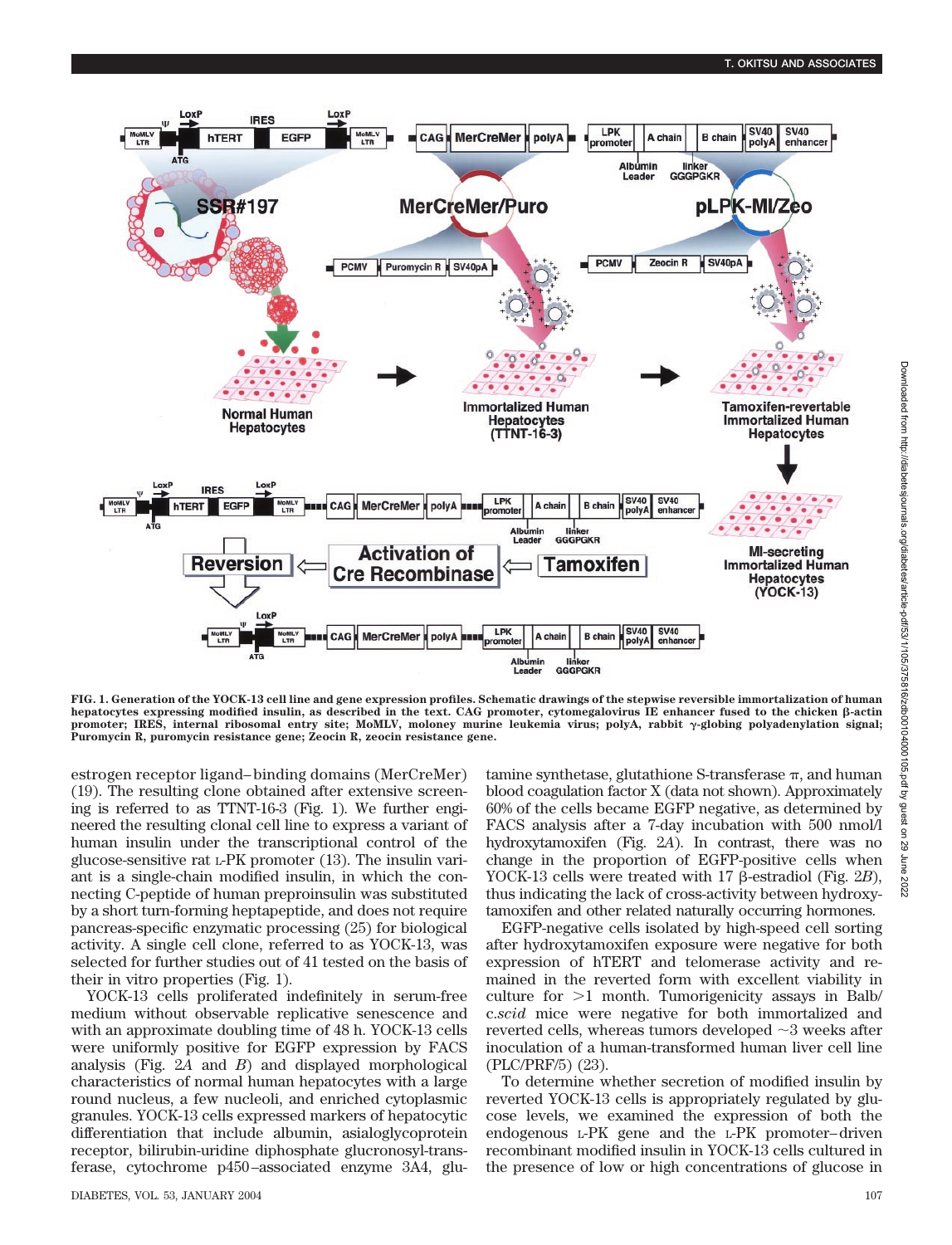

**FIG. 2. GFP expression of YOCK-13 cells before and after tamoxifen treatment. Cre/loxP recombination efficiency was evaluated by assessing GFP expression ratios in YOCK-13 cells before (day 0; gray) and 2 and 7 days after (black) treatment with 500 nmol/l tamoxifen (***A***) or 17-estradiol (***B***) as a control. Data are representative of at least three independent experiments.**

the medium (60 and 450 mg/dl, respectively). YOCK-13 cells produced very small amounts of modified insulin and no detectable endogenous L-PK at low glucose concentration, whereas they produced large amounts of both proteins in response to 450 mg/dl glucose (Fig. 3*A*–*C*). Even in the presence of high glucose concentrations, expression of



**FIG. 3. Expression of L-PK and modified insulin in YOCK-13 cells.** *A***: L-PK expression was examined by Northern blot analysis of YOCK-13 cells with a radiolabeled probe before (***lanes 1* **and** *2***) and after (***lanes 3* **and** *4***) 1 week of tamoxifen treatment, in the presence of low (60 mg/dl;** *lanes 1* **and** *3***) or high (450 mg/dl;** *lanes 2* **and** *4***) glucose. Glyceraldehyde-3-phosphate dehydrogenase (GAPDH) was also probed as an internal control.** *B***: Expression and secretion of modified insulin protein by YOCK-13 cells into the media were examined by Western blot analysis. 1, Purified insulin protein control; 2, Purified modified insulin protein control (6.5 kDa); 3, Human fibroblast extract; 4, Reverted YOCK-13 cell extract in low glucose; 5, Reverted YOCK-13 cell extract in high glucose; 6, 1-day culture medium from reverted YOCK-13 cells in high glucose; 7, 3-day** culture medium from reverted YOCK-13 cells in high glucose.  $\beta$ -actin was also probed as an internal control. C, Secretion of modified insulin (MI) **was measured by enzyme-linked immunosorbent assay in culture supernatant after 2 days of culture in low or high glucose. D, Immunofluorescence staining with a labeled anti-insulin antibody, which also recognizes modified insulin, of reverted YOCK-13 cells cultured in the presence of low (left) and high (right) glucose concentrations.**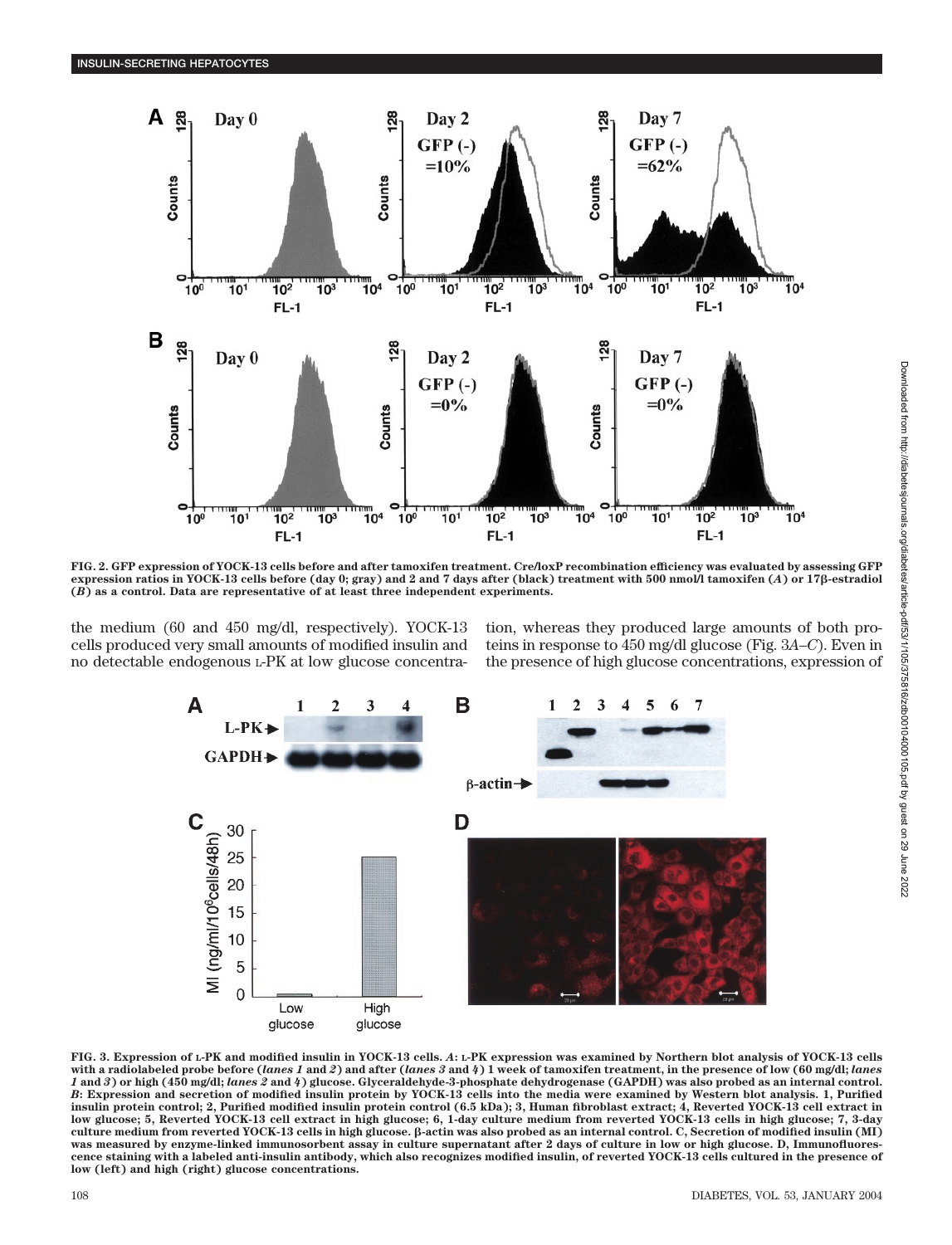

**FIG. 4. Reversion of hyperglycemia in STZ-induced diabetic mice. STZ-induced diabetic Balb/c mice were transplanted with reverted YOCK-13 cells into the renal capsules (group 1) or the peritoneum (group 2). As controls, diabetic Balb/c mice were transplanted with medium alone into the peritoneum (group 3), and normal mice were transplanted with reverted YOCK-13 cells into the renal capsules** (group 4). Data are shown as means  $\pm$  SD ( $n = 5$ ).

endogenous L-PK was notably increased in reverted YOCK-13 cells compared with nonreverted cells (Fig. 3*A*). In addition, modified insulin was detected in reverted YOCK-13 cells by immunofluorescence staining with an anti-insulin antibody when the cells were cultured in high-glucose conditions (Fig. 3*D*).

We next set out to determine whether transplantation of modified insulin-producing YOCK-13 cells would be capable of decreasing hyperglycemia in animal models of insulin-dependent diabetes. We first transplanted reverted YOCK-13 cells in mice with STZ-induced diabetes. This initial experiment was only aimed at collecting immediate readouts on glycemia while avoiding the use of immunosuppressive drugs, which may interfere with glucose homeostasis. Reverted YOCK-13 cells were cultured for 24 h in the presence of high concentration of glucose (450 mg/dl) before injection into both renal capsules or the intraperitoneal cavity of STZ-treated mice. As controls, we injected medium into the renal capsule of STZ-treated mice and transplanted reverted YOCK-13 cells into normal mice. All the diabetic mice receiving YOCK-13 cells reverted to the euglycemic state within 24–48 h (Fig. 4). There was no significant difference in the reduction of blood glucose levels between diabetic mice having received YOCK-13 cells intrarenally or intraperitoneally, and no hypoglycemia was seen in either diabetic mice or normal mice injected with YOCK-13 cells (Fig. 4). Diabetic mice receiving medium alone did not have any reduction in blood glucose (Fig. 4).

To evaluate this approach in an animal model of size comparable to that of human patients, we chose Landrace pigs of 10 kg average weight. A normal 10-kg pig has  $\sim$ 3  $\times$  $10^8$   $\beta$ -cells, which is approximately sixfold less than the number of  $\beta$ -cells in a 60-kg man. We decided to surgically remove the entire pancreas from the pigs to eliminate any possible production of insulin from residual  $\beta$ -cells that usually remain in STZ-induced diabetic animals. An advantage of using pigs is that their bile and pancreatic ducts have completely separate openings into the duodenum; therefore, total pancreatectomy can be successfully performed without the need for bile duct reconstruction (Fig.



**FIG. 5. Pig pancreatectomy and portal vein catheterization.** *A***: Macroscopic appearance of total pancreatectomy.** *B***: Placement of a PORT-A-CATH catheter in the portal vein via the splenic vein, showing the cell injection port to be embedded subcutaneously in the groin. The arrow indicates the tip of the catheter, located in the portal vein.**

5*A*). Both control and transplanted groups received FK506 as an immunosuppressant. Because FK506 would not be sufficient to prevent immune-mediated destruction of xenotransplanted cells but would only decrease its swiftness and intensity, we decided to perform repeated injections of reverted YOCK-13 cells at regular intervals. In untransplanted control pigs, fasting blood glucose levels rapidly increased from normal levels of  $88 \pm 14$  to  $289 \pm 35$  mg/dl by day 5 postpancreatectomy (Fig. 6*A*). Glycemia then fluctuated around  $275 \pm 18$  mg/dl for the next few days (Fig. 6*A*), concurrently to the onset of terminal acidoketosis, with a mean survival time in this group of  $7 \pm 3$ days  $(n = 8)$  (Fig. 6*B*). Hydroxytamoxifen-treated, glucose-prestimulated YOCK-13 cells were injected in the portal vein of five pancreatectomized pigs by means of a catheter (Fig. 5*B*), whose cell infusion port was subcutaneously embedded into the left groin region (22). One infusion of  $1 \times 10^9$  cells was performed postpancreatectomy on day 5, followed by  $2 \times 10^8$  cells twice a week until the pigs died. Blood glucose levels in YOCK-13 cell– transplanted pigs were substantially decreased compared with TTNT-16-3 cell (without modified insulin transgene) transplanted and -nontransplanted controls (Fig. 6*A*), and the mean survival time of YOCK-13–transplanted pigs was  $30 \pm 10$  days ( $n = 8$ ) (Fig. 6*B*). In contrast to TTNT-16-3 cell–transplanted and –untransplanted control groups, which became lethargic and comatose, transplanted animals remained active, and the cause of death was principally attributed to protracted diarrhea and related disorders resulting from a lack of pancreas exocrine function.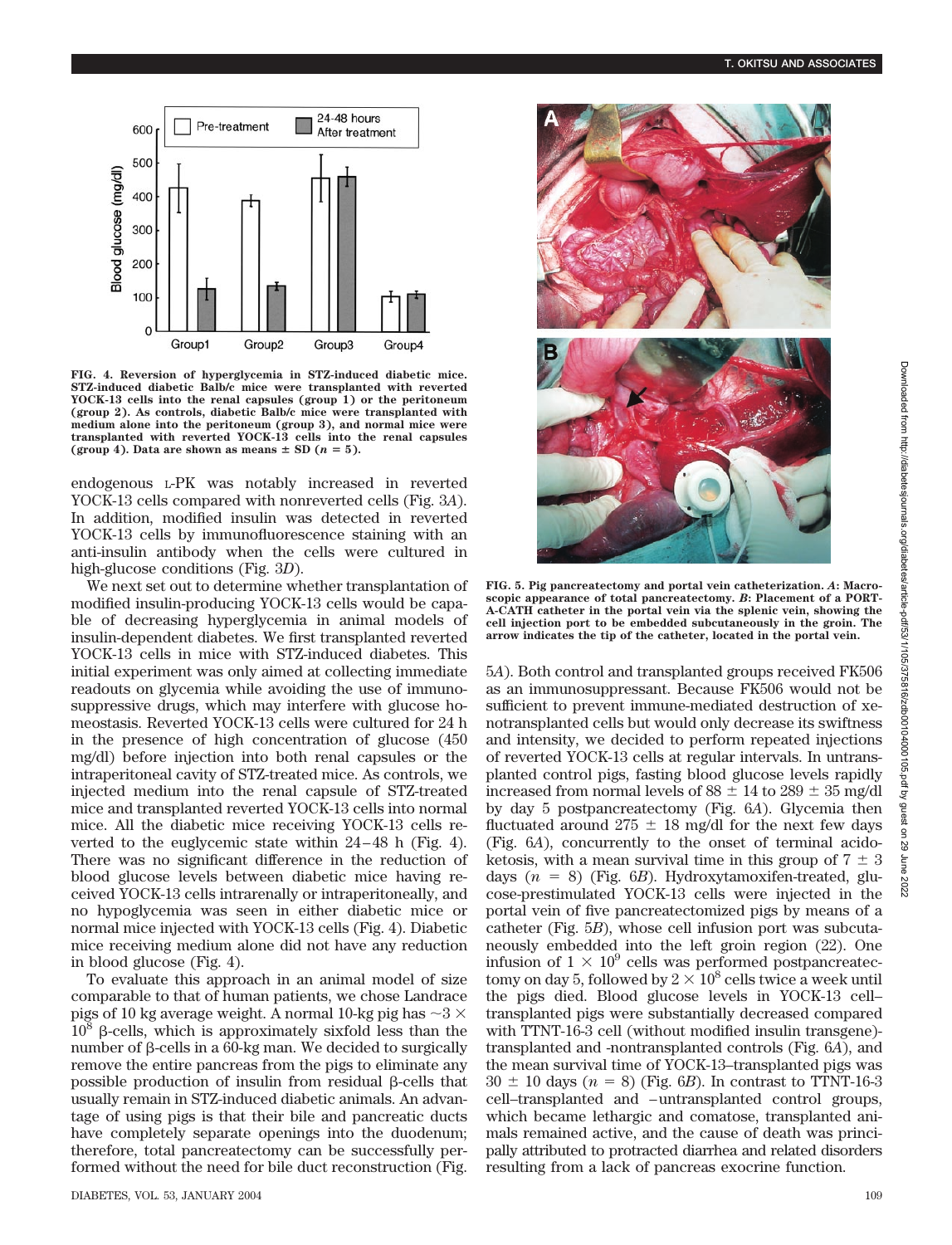

**FIG. 6. Effect of YOCK-13 cell transplantation into totally pancreatectomized pigs on the control of blood glucose and survival.** *A***: Sustained decrease of hyperglycemia in totally pancreatectomized pigs that received repeated intraportal injections of reverted YOCK-13 cells (group C). Control groups were pigs receiving TTNT-16-3 cells, which do not produce MI (group B), and nontransplanted, pancreatectomized** diabetic pigs (group A).  $*P < 0.02$ , group C vs. group A;  $*P < 0.03$ , **group C vs. group B (Mann-Whitney** *U* **test).** *B***: Actuarial survival curves for the three groups of pigs described in** *A***.**

To determine whether blood glucoses level are controlled in YOCK-13 cell–transplanted pigs, we performed IVGTT. During IVGTT, blood glucose levels in YOCK-13 cell–transplanted pigs peaked at 5 min after glucose injection and then slowly declined to the levels seen before glucose injection; a similar rate of decline was seen in normal, healthy pigs. In contrast, blood glucose levels in pancreatectomized, untransplanted pigs peaked at 5 min after glucose injection and remained high (Fig. 7). This result suggests that blood glucose levels are well controlled by changes in exogenous glucose.

To assess the initial seeding of the liver parenchyma with injected YOCK-13 cells and their subsequent fate, we examined liver sections of totally pancreatectomized pigs at various posttransplantation time points. Two days after the first injection of YOCK-13 cells, we observed, by hematoxylin and eosin (HE) staining, multiple clusters of transplanted YOCK-13 cells embedded throughout the liver in the vicinity of portal spaces (Fig. 8*A*). Immunofluorescence staining with an anti-human insulin antibody, which also recognizes modified insulin, demonstrated expression of modified insulin in the embedded cell clusters (Fig. 8*B*). We observed a mild accumulation of mononuclear cells around YOCK-13 cell clusters without their



**FIG. 7. IVGTT in totally pancreatectomized pigs transplanted with YOCK-13 cells. IVGTT was performed in diabetic control pancreatectomized pigs 5 days after total pancreatectomy (group A), YOCK-13 cell–transplanted pancreatectomized pigs 1 day after transplantation (group B), and normal, healthy pigs (group C). Bars represent means SD.**

obvious infiltration (Fig. 8*A*). However, at the time of death 20–42 days postpancreatectomy, we observed severe mononuclear cell infiltration of the clusters of transplanted YOCK-13 cells (Fig. 8*C*) and very few cells expressing modified insulin (Fig. 8*D*). These observations are consistent with the anticipated progressive destruction of the embedded cells by immune rejection of the xenograft. We did not observe other pathological features at autopsy, including portal thrombosis, liver necrosis, pulmonary embolism, or tumor development in the liver or any other organs.

In recent years, allogeneic transplantation of HLAmatched pancreatic islet cells into the liver by intraportal injection has resulted in insulin independence with improved control of the glycemia of selected human patients with type 1 diabetes (3). However, a positive outcome requires adequate islet mass and the lifelong use of a powerful immunosuppressive regimen to prevent graft rejection triggered by both minor histocompatibility antigen and further T-cell–mediated attack of  $\beta$ -cell–specific diabetogenic autoantigens (26,27). Furthermore, the availability of human islets is severely limited by a scarcity of donor pancreata (28). Here, we provide support for the use of hepatocytes expressing modified insulin under the control of the L-PK promoter as an alternative approach.

The procedure of reversible immortalization with autoexcision of hTERT by hydroxytamoxifen-induced sitespecific recombination provides a means of obtaining an unlimited supply of cells for engraftment. In addition, the major diabetogenic  $\beta$ -cell–specific antigens that include GAD (29) are not present in hepatocytes (30). The use of recombinant modified insulin may also enable mutagenesis of a putative diabetogenic epitope within insulin itself (31) while preserving biological activity, thereby rendering HLA-matched reversibly immortalized modified insulinexpressing hepatocytes better tolerated than pancreatic islet cells. If applied directly on a per-patient basis from hepatocytes obtained by liver biopsy, it may be possible to achieve autologous transplantation with complete and spontaneous tolerance of the engrafted cells. Previous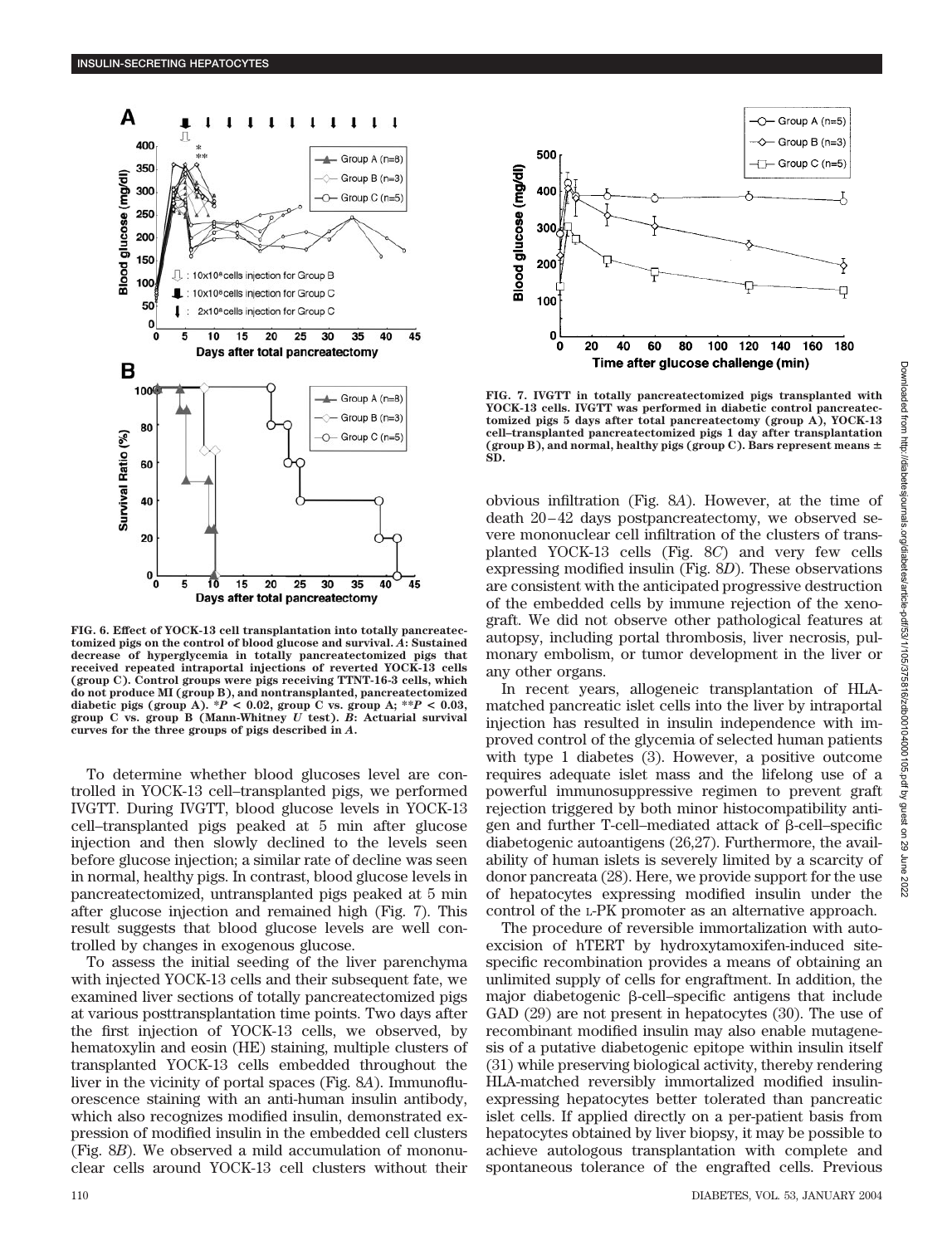

studies showed that endogenous hepatocytes expressing transgenic insulin were not attacked by autoimmune effector cells in NOD mice (13). On the basis of this observation, it is expected that syngeneic insulin-producing hepatocytes would avoid autoimmune attack, resulting in the prevention of both rejection and the development of recurrent autoimmunity. Final demonstration of the validity of this approach will be required in long-term transplantation of HLA-matched or autologous cells in nonhuman primate or porcine models. To prevent potential oncogenicity, the autologous cells could be further engineered to express a conditional suicide gene such as herpes simplex virus-thymidine kinase (17).

As a parallel approach to cell therapy for the treatment of type 1 diabetes, this study also provides indirect corroborating evidence for the potential utility of in vivo gene transfer into the liver by a modified insulin–expressing vector; whether it be adeno-associated virus (13) or lentivirus derived (32), a strategy for proof-of-principle in a large animal model was lacking.

### **ACKNOWLEDGMENTS**

The work presented in this article was supported in part by the Ministry of Education, Science, and Culture, and the Minisitry of Economy and Industry, and Life Science Project of 21st Century, Japan, to N.T., National Institutes of Health grants to P.L., and National Institutes of Health grant 1R21DK60192 and Canadian Institutes of Health Research grant 89687 to J.W.Y.

## **REFERENCES**

- 1. The Diabetes Control and Complications Trial Research Group: The effect of intensive treatment of diabetes on the development and progression of long-term complications in insulin-dependent diabetes mellitus. *N Engl J Med* 329:977–986, 1993
- 2. United Network for Organ Sharing, 2002. Available from http://www.unos.org. Accessed May 2002
- 3. Shapiro AM, Lakey JR, Ryan EA, Korbutt GS, Toth E, Warnock GL, Kneteman NM, Rajotte RV: Islet transplantation in seven patients with type 1 diabetes mellitus using a glucocorticoid-free immunosuppressive regimen. *N Engl J Med* 343:230–238, 2000
- 4. Buhler L, Deng S, O'Neil J, Kitamura H, Koulmanda M, Baldi A, Rahier J, Alwayn IP, Appel JZ, Awwad M, Sachs DH, Weir G, Squifflet JP, Cooper DK, Morel P: Adult porcine islet transplantation in baboons treated with conventional immunosuppression or a non-myeloablative regimen and CD 154 blockade. *Xenotransplantation* 9:3–13, 2002
- 5. de la Tour D, Halvorsen T, Demeterco C, Tyrberg B, Itkin-Ansari P, Loy M, Yoo SJ, Hao E, Bossie S, Levine F: β-Cell differentiation from a human pancreatic cell line in vitro and in vivo. *Mol Endocrinol* 15:476–483, 2001
- 6. Yang L, Li S, Hatch H, Ahrens K, Cornelius JG, Petersen BE, Peck AB: In vitro trans-differentiation of adult hepatic stem cells into pancreatic endocrine hormone producing cells. *Proc Natl Acad Sci U S A* 99:8078– 8083, 2002
- 7. Lumelsky N, Blondel O, Laeng P, Velasco I, Ravin R, McKay R: Differentiation of embryonic stem cells to insulin-secreting structures similar to pancreatic islets. *Science* 292:1389–1394, 2001
- 8. Thomson JA, Itskovitz-Eldor J, Shapiro SS, Waknitz MA, Swiergiel JJ, Marshall VS, Jones JM: Embryonic stem cell lines derived from human blastocytes. *Science* 282:1145–1147, 1998
- 9. Assady S, Maor G, Amit M, Itskovitz-Eldor J, Skorecki KL, Tzukerman M: Insulin production by human embryonic stem cells. *Diabetes* 50:1691– 1697, 2001
- 10. Ferber S, Halkin A, Cohen H, Ber I, Einav Y, Goldberg I, Barshack I, Seijffers R, Kopolovic J, Kaiser N, Karasik A: Pancreatic and duodenal homeobox gene 1 induces expression of insulin genes in liver and ameliorates streptozotocin-induced hyperglycemia. *Nat Med* 6:568–572, 2000
- 11. Paradis K, Langford G, Long Z, Heneine W, Sandstrom P, Switzer WM, Chapman LE, Lockey C, Onions D, Otto E: Search for cross-species